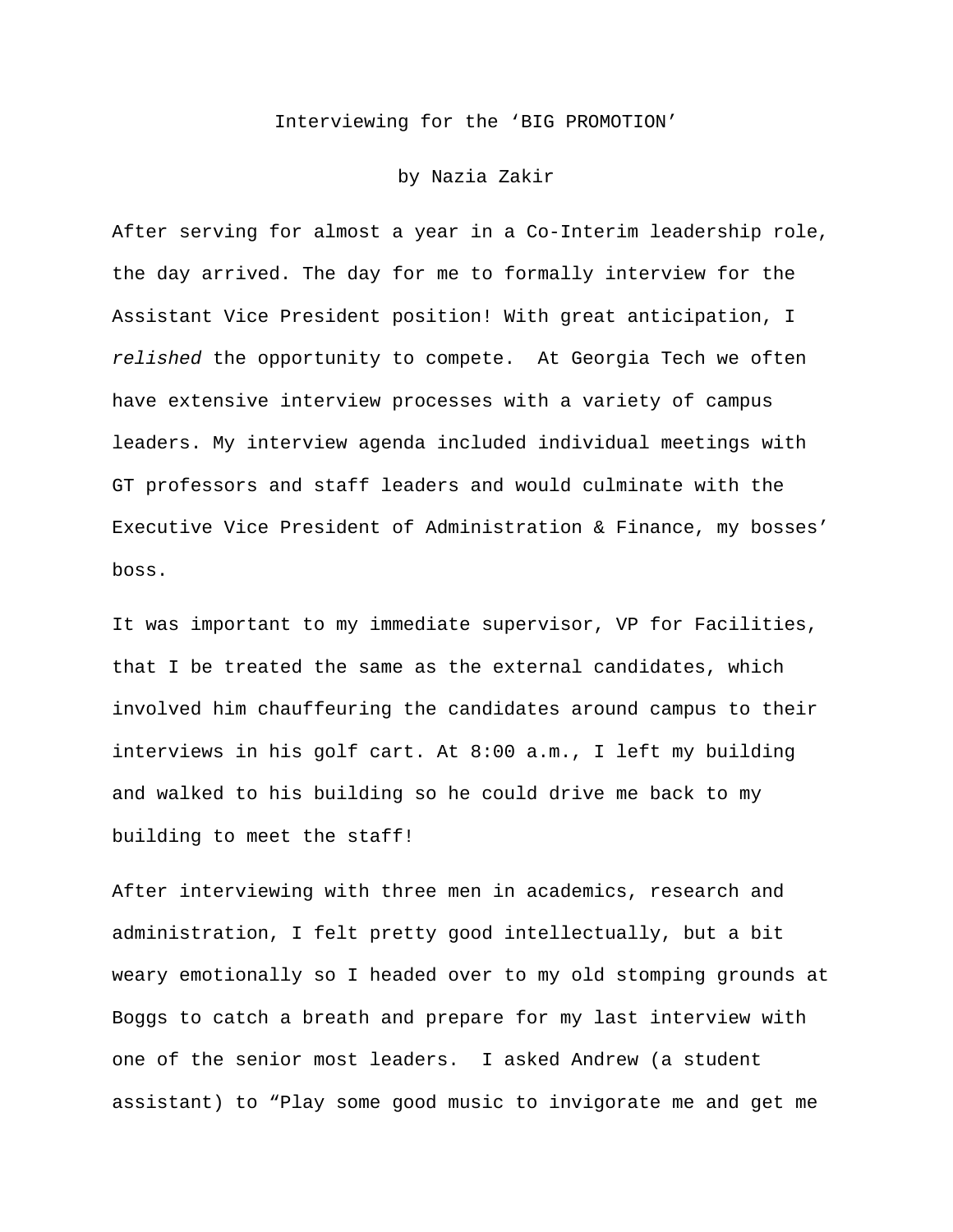psyched up. He put on "All I do is Win" by DJ Khaled and I felt properly motivated!

I headed over to Carnegie with the song playing in my head. "All I do is win no matter what…When I step up in the building every body's hands go up! … Keep your hands up!" The Executive Vice President for Administration & Finance was no stranger to me. We had many occasions to review issues and solve problems over the last several months. I felt that I had developed a good understanding of him and a good rapport with him. Realizing that I was competing against men with many years of experience, there was no way that I thought this was a sure thing. I expected that he would have some tough questions for me, given the challenges we were up against in Environmental Health and Safety. I was ready. Armed with the knowledge of many years of experience, situations, and stellar performance. *I was ready*.

He greeted me at the door to his office, told me to sit anywhere, while motioning to his large conference table. As I was walking toward a seat near the head of the table, he asked me in an incredulous voice, Nazia, "Do you really want this job? Why do you want this job? Are you sure you really want this?"

Stunned. No shocked!! I kept moving toward my seat though his questions had just sucked the breath out of me. My heart sank into my feet along with my confidence. Surprised that he'd ask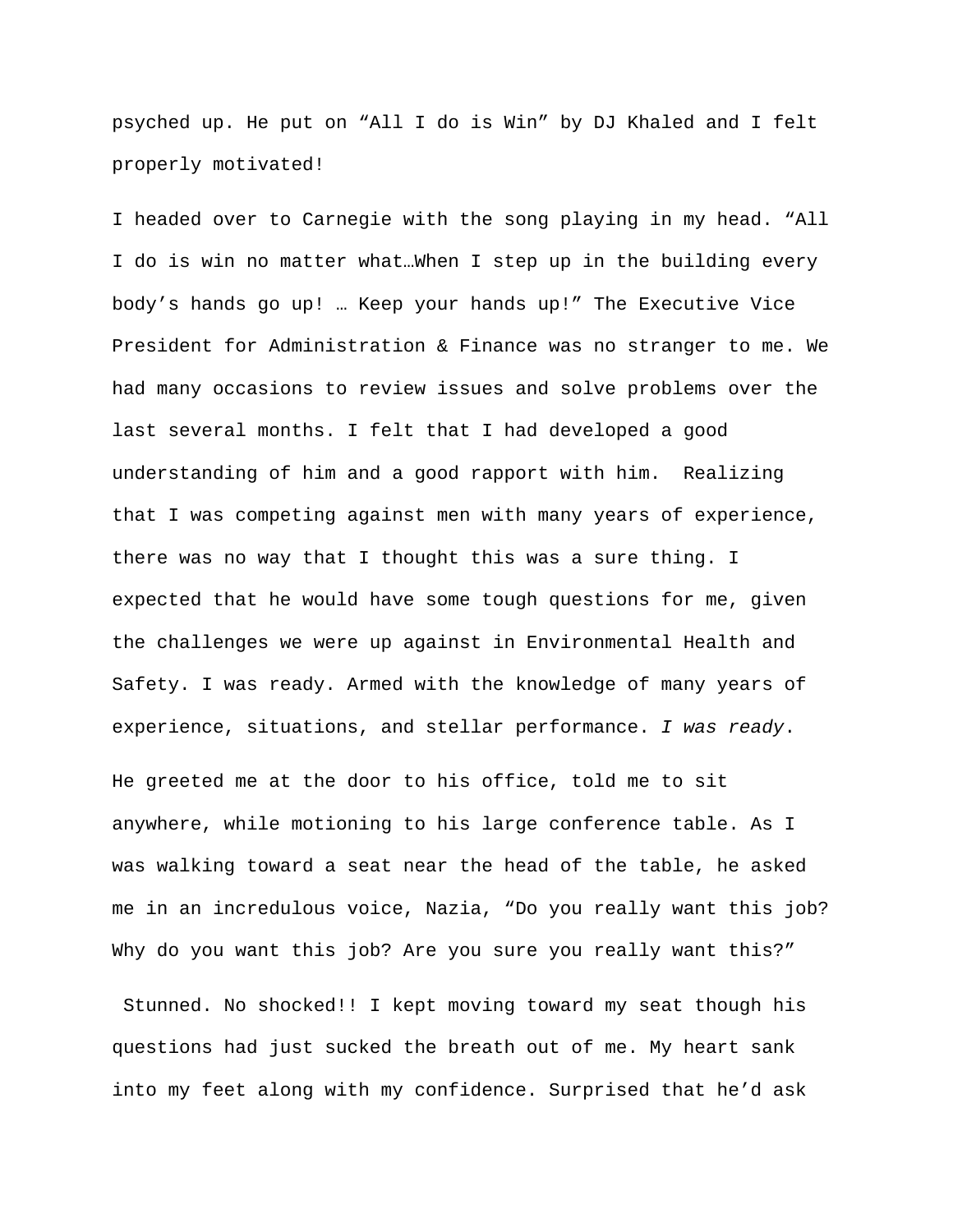me these questions at all - let alone before he even sat down he triggered the sleeping critic in my head. Did he think I was so underqualified for this job that he couldn't believe I was interviewing for it? After our multiple meetings, where I thought I had demonstrated my abilities, my decision making skills, presented solutions to complex problems, did he doubt my qualifications to successfully hold this position? REALLY, he has no confidence in me?

In the few moments it took for him to cross the room and sit down, I somehow had to pull it together. I needed to climb out of the little box I felt thrown into, recover from the hack that just occurred on my insides and still show up. I managed to regroup from the outside, though my inner critic was still questioning me as if I were on trial. Once he was seated at the head of the table, I began slowly speaking, "In my time as an Interim, I learned so much…" As I was speaking to him, my inner critic whispered to me "You don't fit the profile of who he has in mind for this position. Come on, Nazia. Are you enough?"

You see, I've been advancing in a male dominated field for over 20 years, this is not new to me and it's no easier to stomach now. When I was 24 years old, I had to convince four men that I was capable of working as a Health Physicist at Princeton Plasma Physics Lab, and was the only female to work in the building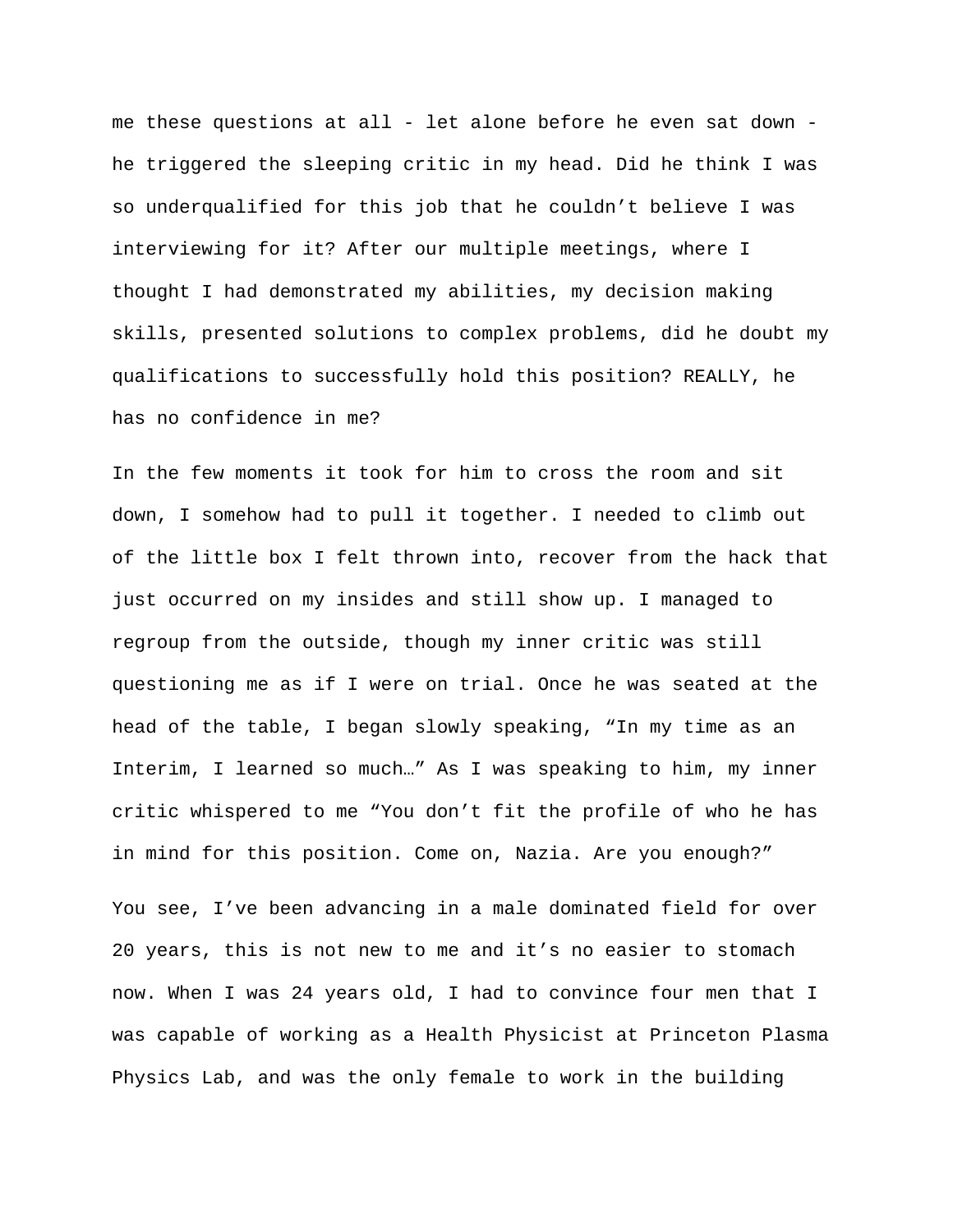that housed the Tokamak Fusion Test Reactor. I could go an entire week without seeing another female! The recollection of what I'd endured flooded my mind. Will it ever change? Once again, I have to prove, please, convince that I am more than qualified and capable of handling it.

Now at 45 years old, and a resume full of successful projects and outcomes, here I am again. The sage voice in my head said, yes, you are, right back where you started. So deal with it, RIGHT NOW.

As I took a deep breath and began to recount my wins, I could see him relax a little bit. We then talked about management, and I discussed how I had to fire a new staff member within the first six months on the job. He stated, "That was one of the hardest things a manager has to do." The interview continued and I shared my vision to make our unit more efficient and more responsive to campus needs. Time flew by. He ended by sharing something that would have been an affirming welcome and beginning: He said he knew that my vice president and direct supervisor has a great deal of respect for me. Because he was careful not to affirm me during the interview, it felt as if he kept me, awkwardly on my heels the whole time. Still as I left, I thought maybe there is a chance.